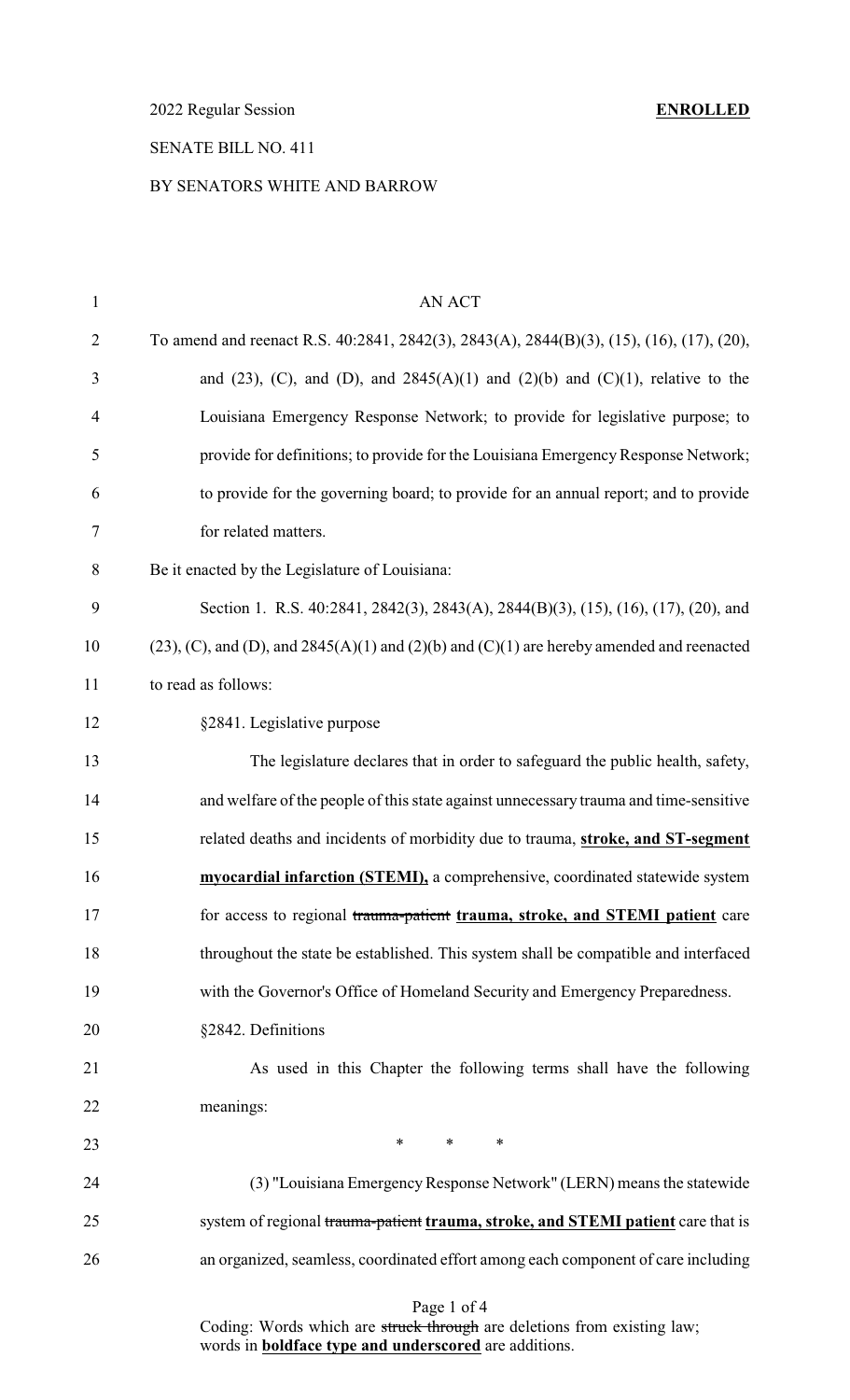### **SB NO. 411 ENROLLED**

| $\mathbf{1}$   | pre-hospital, acute care, post-acute care, rehabilitation, and injury prevention in a    |
|----------------|------------------------------------------------------------------------------------------|
| $\overline{2}$ | defined geographic area which provides access to local health systems for time-          |
| 3              | sensitive patient care treatment and is integrated with local public health systems and  |
| $\overline{4}$ | the Governor's Office of Homeland Security and Emergency Preparedness.                   |
| 5              | $\ast$<br>∗<br>∗                                                                         |
| 6              | §2843. Louisiana Emergency Response Network; creation; domicile                          |
| 7              | A. The Louisiana Emergency Response Network is hereby created as a                       |
| 8              | network which, through its board, shall direct the efforts to decrease trauma-related    |
| 9              | trauma, stroke, and STEMI-related deaths and incidents of morbidity and                  |
| 10             | mortality due to trauma, stroke, and STEMI in Louisiana. By maximizing the               |
| 11             | integrated delivery of optimal resources for patients who ultimately need acute          |
| 12             | trauma, stroke, and STEMI care, the network shall address the daily demands of           |
| 13             | trauma, stroke, and STEMI care and form the basis for disaster preparedness. The         |
| 14             | resources required for each component of the system shall be clearly identified,         |
| 15             | deployed, and studied to ensure that all injured patients gain access to the appropriate |
| 16             | level of care in a timely, coordinated, and cost-effective manner.                       |
| 17             | ∗<br>∗<br>∗                                                                              |
| 18             | §2844. Governing board; membership, appointment, terms, compensation, vacancies          |
| 19             | $\ast$<br>$\ast$<br>∗                                                                    |
| 20             | B. The network shall be governed by a board of twenty-nine members which                 |
| 21             | shall include:                                                                           |
| 22             | $*$ $-$<br>$\ast$<br>∗                                                                   |
| 23             | (3) One member from nominees submitted by the Metropolitan Hospital                      |
| 24             | Council of New Orleans Louisiana Hospital Association to represent hospitals with        |
| 25             | one hundred beds or more.                                                                |
| 26             | $*$<br>$*$ and $*$<br>∗                                                                  |
| 27             | (15) Two members from the Louisiana House of Representatives to be                       |
| 28             | appointed by the speaker of the House of Representatives.                                |
| 29             | (16) Two members from the Louisiana Senate to be appointed by the                        |
| 30             | president of the Senate.                                                                 |
|                |                                                                                          |

Page 2 of 4 Coding: Words which are struck through are deletions from existing law; words in **boldface type and underscored** are additions.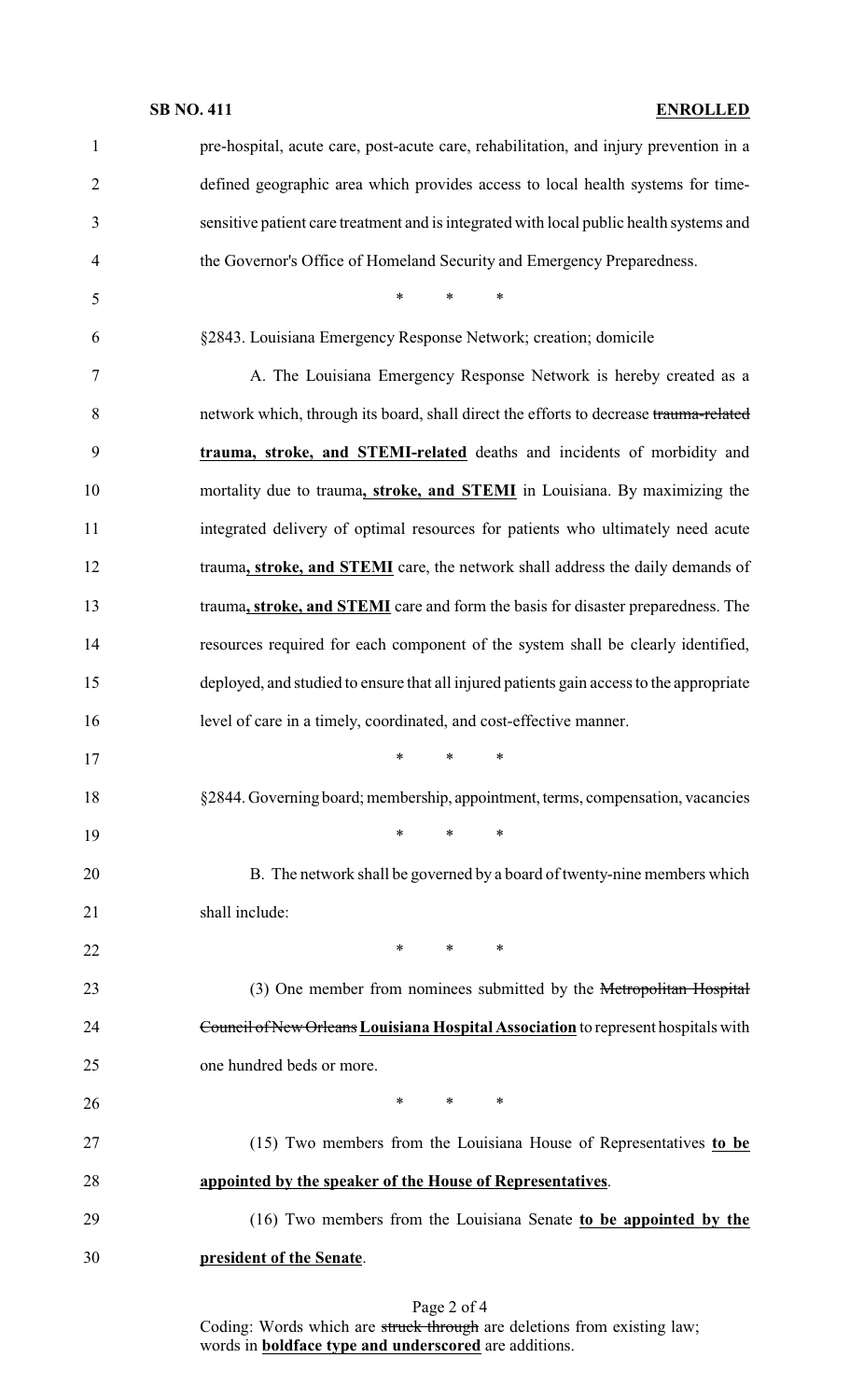### **SB NO. 411 ENROLLED**

| $\mathbf{1}$   | (17) One 211 member of the Louisiana Alliance of Information and Referral                          |
|----------------|----------------------------------------------------------------------------------------------------|
| $\overline{2}$ | Systems. One member who is an EMS practitioner from a list of nominees                             |
| 3              | submitted by the Louisiana Association of Nationally Registered Emergency                          |
| $\overline{4}$ | <b>Medical Technicians (LANREMT).</b>                                                              |
| 5              | $\ast$<br>*<br>∗                                                                                   |
| 6              | (20) One member of the Louisiana Hospital Association rehabilitation                               |
| 7              | constituency group to represent hospitals providing rehabilitation services.                       |
| 8              | $\ast$<br>$\ast$<br>$\ast$                                                                         |
| 9              | (23) One medical director of an emergency medical services agency from                             |
| 10             | nominees submitted by the Louisiana Association of EMS Physicians Chapter of                       |
| 11             | the National Association of EMS Physicians (NAEMSP).                                               |
| 12             | $\ast$<br>*<br>∗                                                                                   |
| 13             | $C_{\cdot}(1)$ The Except as provided in Paragraphs (B)(15) and (16) of this                       |
| 14             | <b>Section</b> , members listed in Paragraphs $(B)(1)$ through $(14)$ and $(17)$ through $(24)$ of |
| 15             | this Section shall be appointed by the governor from a list of qualified candidates                |
| 16             | nominated by the respective organizations. Each organization shall submit a list                   |
| 17             | of at least four nominees to the governor.                                                         |
| 18             | $(2)$ The organizations listed in Paragraphs $(B)(1)$ through $(14)$ and $(17)$                    |
| 19             | through (24) of this Section shall each submit a list of at least four nominees for the            |
| 20             | respective board position to the governor.                                                         |
| 21             | $(3)$ The members listed in Paragraphs $(B)(15)$ and $(16)$ of this Section shall                  |
| 22             | be appointed by the speaker of the House of Representatives and the president of the               |
| 23             | Senate, respectively.                                                                              |
| 24             | D. All members of the board shall serve terms of three years., except for                          |
| 25             | initial terms beginning on the effective date of this Chapter, and determined by lot               |
| 26             | at the first meeting of the board as follows:                                                      |
| 27             | $(1)$ Six shall serve until July 1, 2005.                                                          |
| 28             | $(2)$ Seven shall serve until July 1, 2006.                                                        |
| 29             | $(3)$ Seven shall serve until July 1, 2007.                                                        |
| 30             | ∗<br>∗<br>∗                                                                                        |

Page 3 of 4 Coding: Words which are struck through are deletions from existing law; words in **boldface type and underscored** are additions.